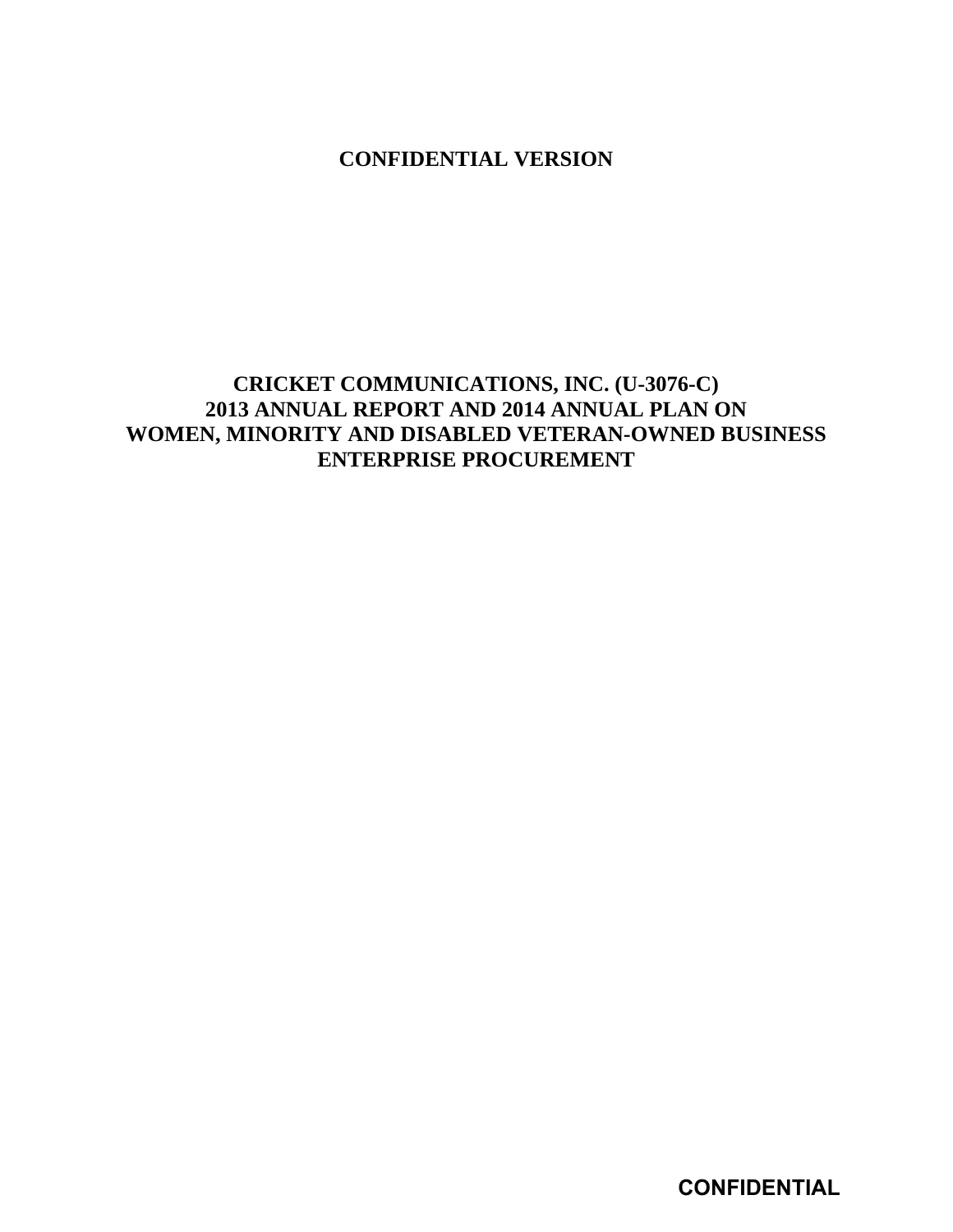## **9.1.1 DESCRIPTION OF WMDVBE PROGRAM ACTIVITIES—INTERNAL AND EXTERNAL**

Cricket Communications, Inc. ("Cricket") is committed to promoting the overall participation of women, minority, and disabled veteran-owned business enterprises (WMDVBE) in its purchases of materials and services. The Supplier Diversity Program Team administers the internal and external program activities for Cricket.

Cricket established a solid program foundation in 2010 and has continued to build upon and expanded that program. Described below are the internal and external program activities conducted in 2013 to increase the utilization of WMDVBEs within Cricket:

#### **1. INTERNAL PROGRAM ACTIVITIES**

During 2013 Cricket continued to engage in activities designed to build a sustainable WMDVBE Program platform and was pleased to exceed its program goal of an overall 1.1% diversity spend for the year by 12%, attaining an overall 13.1%.

#### **A. Sourcing Plan Development**

The 2013 focus of the Cricket Sourcing plan was the establishment of a Diversity Sourcing Program. Program cornerstones include:

- WMDVBE Supplier Source Pool Development Cricket contracted with Dunn and Bradstreet to utilize their Supplier Risk Manager module as a basis for developing and expanding its WMDVBE Supplier Source Pool. This has allowed Cricket the ability to quickly identify new suppliers in order to populate its pool of potential Diversity Suppliers for its various diversity sourcing categories. In addition to reaching out to other suppliers who have Supplier Diversity programs to document additional suppliers by commodity type, in 2013 Cricket focused on enhancing its WMDVBE reporting and implementing its Tier II program.
- Supplier Third Party Certification Program Cricket has identified its existing supply base's certification status with regard to Third Party Certification requirements, and has worked to migrate the existing supply base, where appropriate, to the CPUC Clearinghouse. Additionally, new suppliers are contractually required to obtain this certification for program purposes because Cricket modified its contract requirements and added the WMDVBE component.
- Cricket Tier I & II Sourcing Program Cricket has established Procurement methods and procedures designed to ensure that businesses owned by women, minority groups, and disabled veterans are included in Cricket's supplier selection process. These processes

# **CONFIDENTIAL**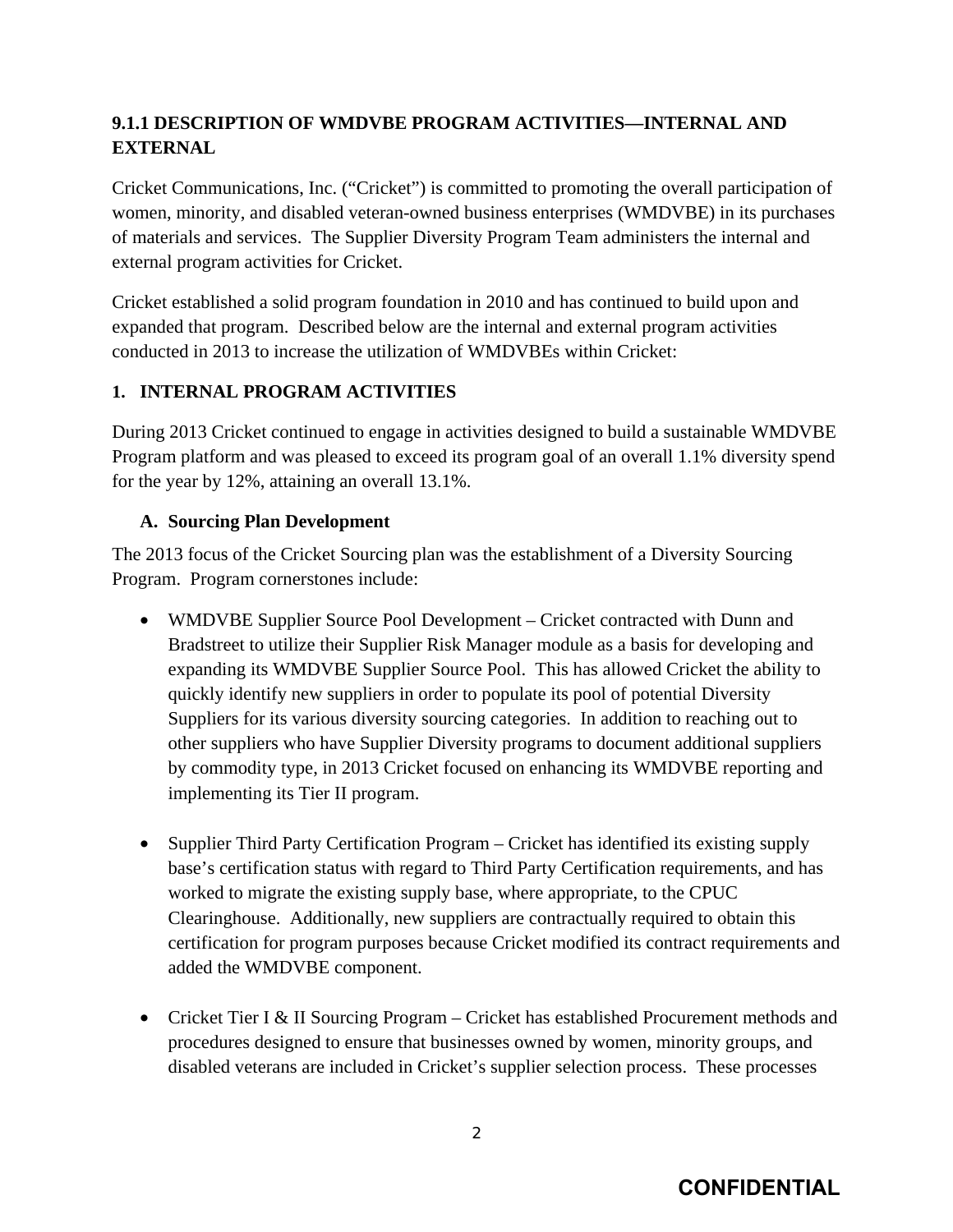target both Tier I spend and Tier II direct and indirect spend. The Tier II program is described in more detail below.

- Cricket Sourcing Training Program– Cricket has developed training materials for all Procurement personnel on general program parameters, program goals and objectives, program benefits, and specific sourcing program methods and procedures. Cricket annually trains all Sourcing managers in addition to new Sourcing managers. The training materials are interactive, substantive as well as standards-based and provide consistent program training content throughout the company.
- Incorporation of WMDVBE Information In Procurement Materials Where appropriate, Cricket has included WMDVBE information and resources in procurement materials and Cricket's external web site: http://www.mycricket.com/become-a-supplier/supplierdiversity.

### **B. Supplier Outreach Program Development**

During 2013, Cricket worked to improve the program we established in 2011 to identify areas of Supplier Diversity supplier pool gaps by commodity area. Cricket has also worked to improve its outreach program with Minority, Women and Disabled Veteran Councils to increase supplier identification and participation in those deficient areas of business opportunity.

## **2. EXTERNAL PROGRAM ACTIVITIES**

The Supplier Diversity Program Team will continue to utilize various methods that Cricket has found to be successful in reaching its WMDVBE Program goals. These include, but are not limited to: recruiting; proactive action to include diverse suppliers in the bid process through the Sourcing group in Supply Chain Management; participation at training events; and distributing materials to assist entities in becoming certified WMDVBEs.

### **A. Meetings, Conferences and Trade Fairs**

Cricket participates in a number of trade fairs and conferences with the goal of developing and promoting its Supplier Diversity Program, as well as recruiting diverse, innovative firms to participate in the Program. The following list details its participation for 2013.

| <b>Date</b>     | <b>Organization</b>                                                                                               | Event                      | Location      |
|-----------------|-------------------------------------------------------------------------------------------------------------------|----------------------------|---------------|
| Feb 27-28, 2013 | Southern California Minority Supplier    Minority Business Opportunity Day    Industry, CA<br>Development Council | (MBOD)                     | (Los Angeles) |
| May 17, 2013    | San Diego Regional Minority Supplier    Awards Celebration, Benefit<br>Development Council                        | Concert & Dinner Reception | Escondido, CA |

3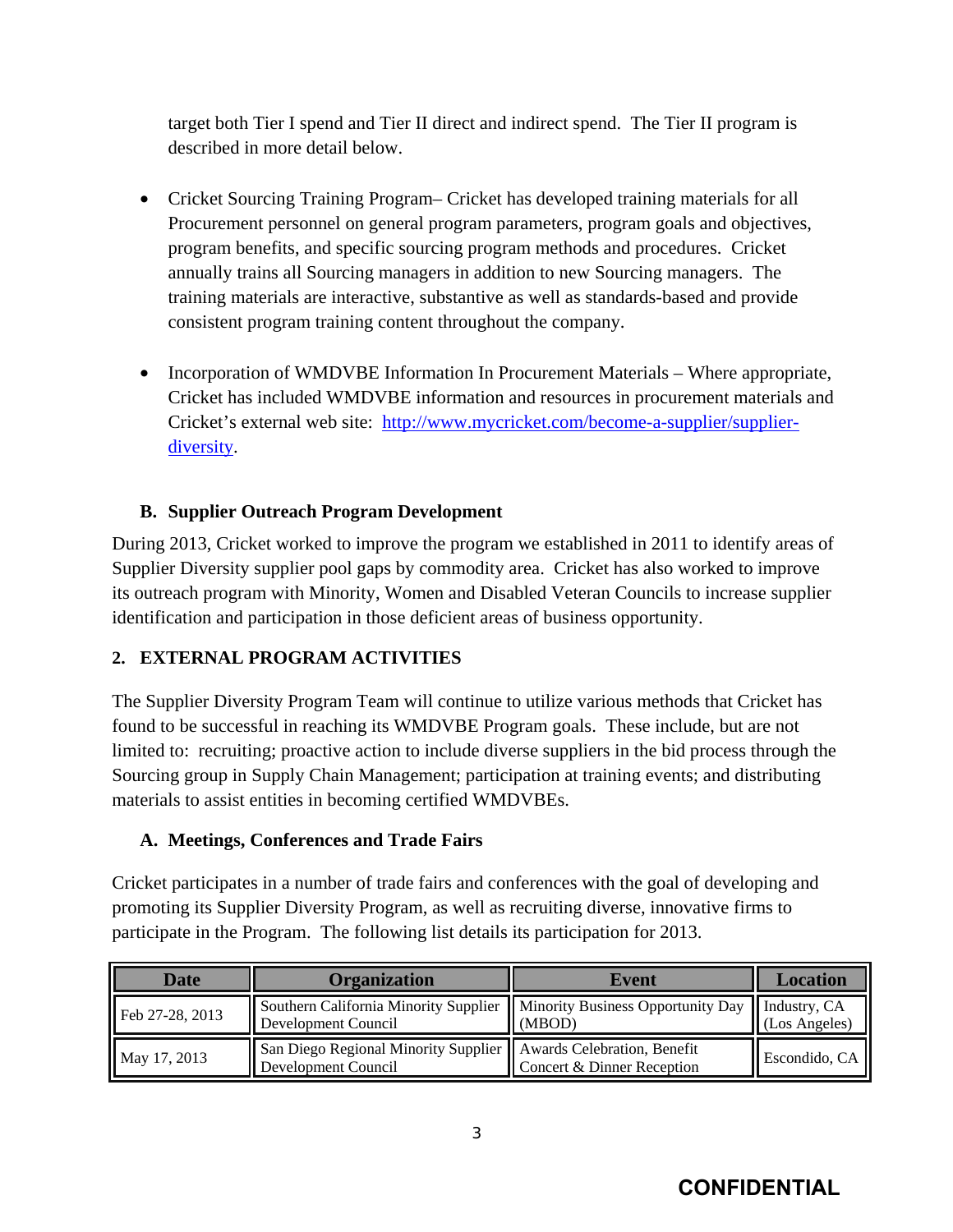#### **B. Memberships**

Cricket participated in several organizations and associations whose mission is to develop minority and women-owned organizations. These organizations included:

- National Minority Supplier Development Council ("NMSDC")
- Women's Business Enterprise Council West ("WBEC-West")
- West Astra Women's Business Alliance ("WAWBA")

#### **C. Presentations**

As part of Cricket's outreach to suppliers, organizations, and associations, the Supplier Diversity Program Team participates in and, when requested, provides presentations at various events. Cricket did not provide any presentations in 2013. If requested to do so, Cricket is prepared to provide presentations in 2014.

#### **D. Subcontracting Program**

Cricket Sourcing Supplier Subcontracting Tier II Program– Cricket will utilize and will continue to develop training materials for all suppliers required to perform Subcontracting Tier II requirements on general program parameters, program goals and objectives, program benefits, and specific sourcing program methods and procedures. Cricket includes a statement in all bidding documents encouraging companies to subcontract to diverse vendors.

#### **9.1.2 SUMMARY OF WMDVBE PURCHASES / CONTRACTS**

Cricket is a national provider of wireless voice and broadband telecommunications services, offering service in California and other states. Cricket operates an integrated national network that offers its customers a national wireless communications service platform. All procurement decisions are made on a centralized basis either at Cricket's national headquarters in San Diego, California or in its procurement headquarters in Denver, Colorado; procurement decisions are not made on a state-by-state basis. Accordingly, it is difficult for Cricket to separate into a California-specific segment the procurement spending that is attributable to Cricket's operations in the State of California or, for that matter, operations in any particular state. Despite these current limitations, Cricket has provided Appendices A and B, attached hereto, to show its best derivation of its State of California WMDVBE spending for 2013 based on the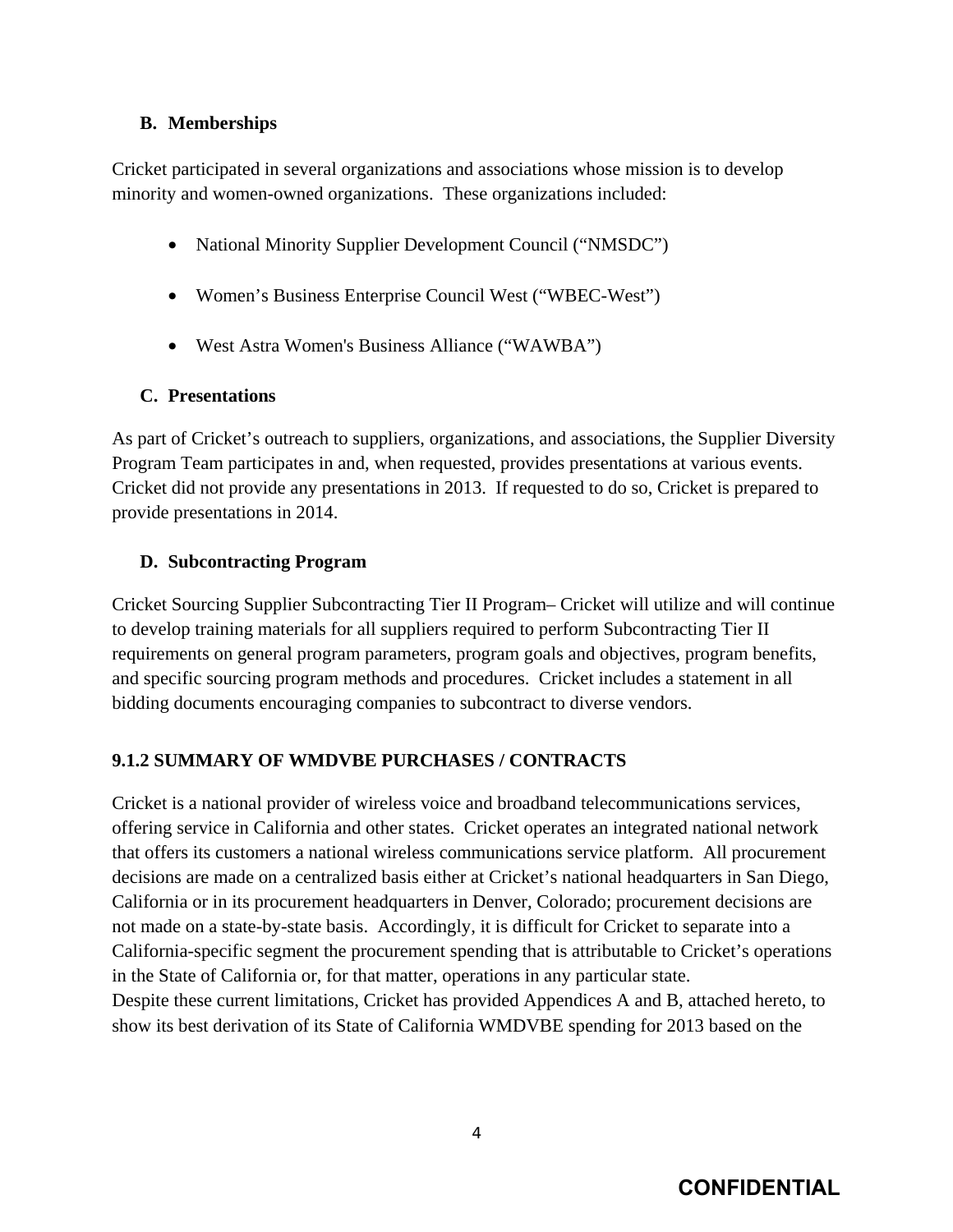supplier site location as noted in Cricket's invoice records.<sup>1</sup> Although Cricket may have procured products and services from California suppliers, this does not necessarily mean that the procurement was solely utilized in or for the benefit of Cricket operations in California. Likewise, simply because procurement occurred in other states does not necessarily mean that such procurement was not undertaken for the benefit of Cricket's operations in California. Given these data limitations, Cricket has reported such information as completely as its records currently permit.

| <b>CRICKET COMMUNICATIONS, INC.</b>              | G.O. 156 Section 9.1.3 |
|--------------------------------------------------|------------------------|
| Calendar Year 2013                               | <b>WMDVBE</b> Program  |
|                                                  | <b>Expenses</b>        |
| <b>Expense Category</b>                          | 2013 (Actual \$)       |
| Wages                                            | \$100,000              |
| Travel                                           | \$3,000                |
| Membership Fees                                  | \$21,500               |
| Sponsorships                                     | \$0                    |
| Web Page                                         | \$0                    |
| Advertising                                      | \$0                    |
| <b>Marketing Materials</b>                       | \$0                    |
| Tradeshows                                       | \$800                  |
| Training (D&B Diversity Spend Tracking Software) | \$175,000              |
| Total                                            | \$300,300              |

#### **9.1.3 ITEMIZATION OF WMDVBE PROGRAM EXPENSES**

- **Wages:** Supporting this effort were one Director and one Manager.
- **Travel:** Travel to attend trade fairs, supplier site visits, training seminars/workshops
- **Membership Fees:** Memberships to Councils, Chambers of Commerce, other various organizations including the NMSDC, WBEC-West, and WAWBA
- **Cricket Web Page**: Development and hosting of external Cricket Communications page for supplier registration, information and database
- **Advertising**: Publications and external advertising for supplier diversity
- **Marketing Materials**: Materials for trade-shows, give-aways, raffles, printing of brochures, posters, and marketing collateral
- **Tradeshows**: Setup fees, transportation of materials, etc.

• **Training**: Training courses, workshops, seminars; Cricket does not track its costs of participating at various training events

## **CONFIDENTIAL**

<sup>&</sup>lt;sup>1</sup> Total spending for the State of California has been identified for all suppliers that Cricket's records show are located in California.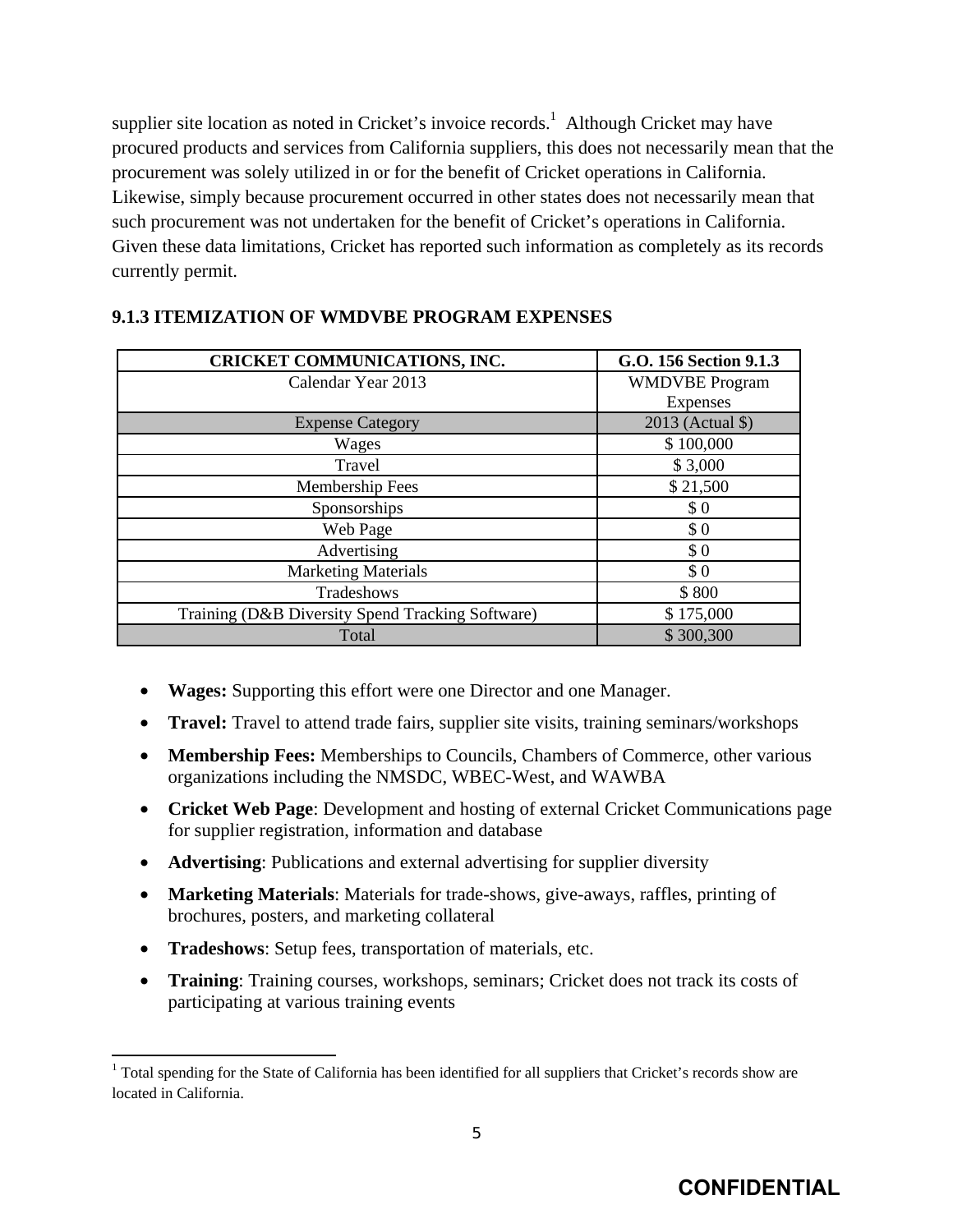#### **9.1.4 DESCRIPTION OF PROGRESS IN MEETING OR EXCEEDING SET GOALS**

2013 was a formative year for Cricket's Supplier Diversity Program. The emphasis of this Program was twofold; continuing the efforts from 2011 and 2012 to gain access to Supplier Diversity data and formulate reporting capabilities for that data, and including diverse suppliers in the bidding process.

#### **9.1.5 SUMMARY OF PRIME CONTRACTOR UTILIZATION OF WMDVBE SUBCONTRACTORS**

Cricket places emphasis on extending the diversity efforts and outreach activities related to subcontracting utilizing Cricket's Tier II Subcontracting Program. This program for the current year has been extended for existing and new Cricket suppliers with over \$5M annual spend in 2013.

#### **9.1.6 WMDVBE SUPPLIER COMPLAINTS**

Cricket did not receive any formal written complaints in 2013.

#### **9.1.7 SUMMARY OF PURCHASES/CONTRACTS FOR PRODUCTS/SERVICES IN EXCLUDED CATEGORIES**

Not applicable.

#### **9.1.8 DESCRIPTION OF EFFORTS TO RECRUIT WMDVBE SUPPLIERS**

See sections 9.1.1 and 9.1.2 above.

#### **9.1.9 JUSTIFICATION FOR CONTINUED EXISTENCE OF ANY "EXCLUDED CATEGORY"**

For the 2013 report, Cricket has not made any exclusion to the reporting data.

#### **9.1.10 FUEL PROCUREMENT**

Cricket has not segregated fuel procurement for 2013 reporting.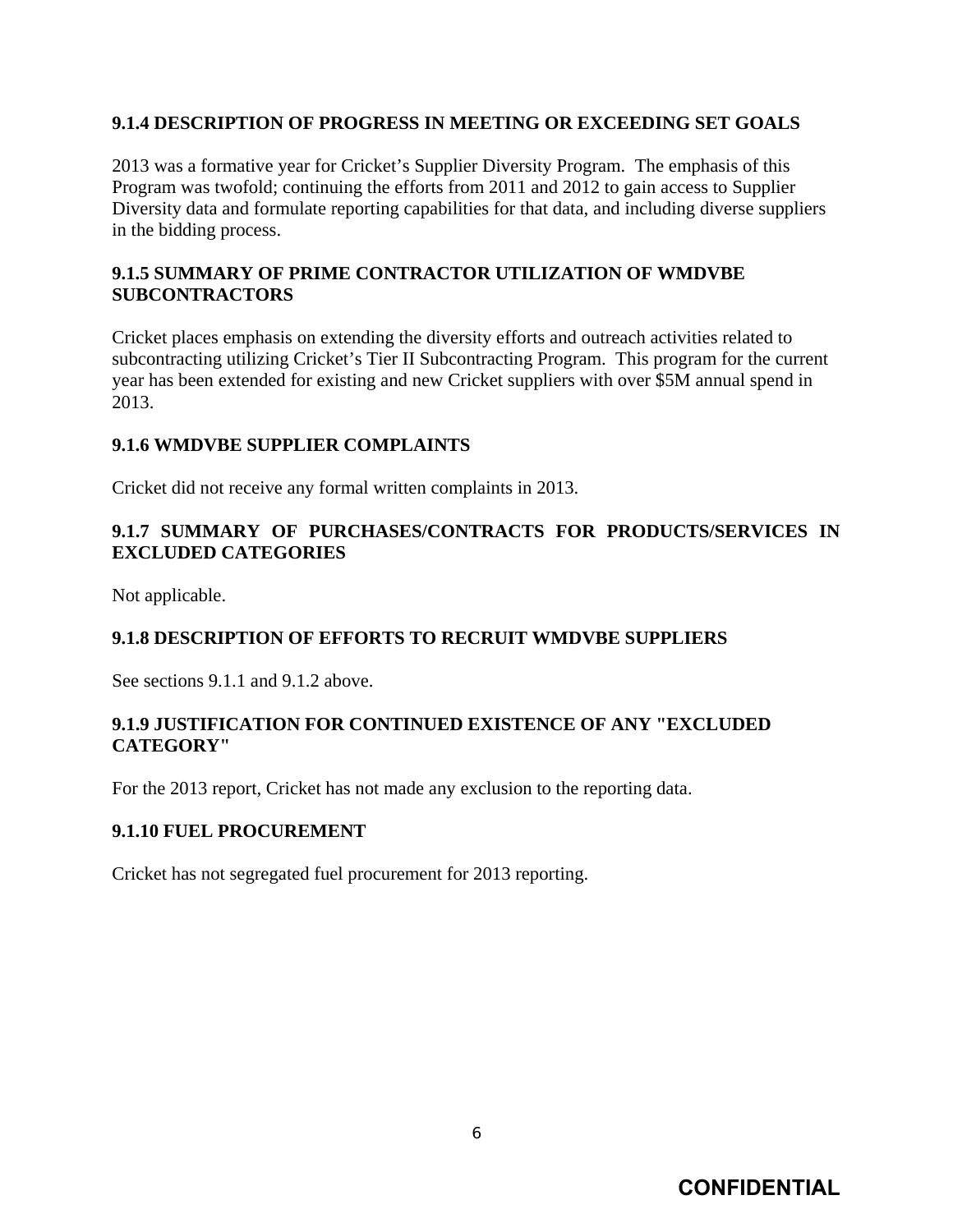#### **CRICKET 2014 ANNUAL PLAN**

|                                                                                      |                 |                 | CRICKET WMDVBE SHORT, MID AND LONG TERM GOALS BY SIC CATEGORY |                          |             |               |                 |      |                  |       |                |                  |      |                 |            |       |                 |       |      |
|--------------------------------------------------------------------------------------|-----------------|-----------------|---------------------------------------------------------------|--------------------------|-------------|---------------|-----------------|------|------------------|-------|----------------|------------------|------|-----------------|------------|-------|-----------------|-------|------|
|                                                                                      | SHORT-TERM 2014 |                 |                                                               |                          |             | MID-TERM 2015 |                 |      |                  |       | LONG-TERM 2016 |                  |      |                 |            |       |                 |       |      |
| <b>CRICKET SIC CATEGORY</b>                                                          |                 | <b>MINORITY</b> |                                                               | <b>WBE</b><br><b>MBE</b> | <b>WMBE</b> | SDV           | <b>MINORITY</b> |      | <b>MBE</b>       |       | WBE WMBE       | SDV              |      | <b>MINORITY</b> | <b>MBF</b> |       | <b>WBE WMBE</b> | SDV   |      |
|                                                                                      |                 |                 | MEN WOMEN                                                     |                          |             |               |                 |      | <b>MEN WOMEN</b> |       |                |                  |      |                 | MEN WOMEN  |       |                 |       |      |
| SIC 15 - 17: Construction                                                            | %               | 7.5%            | 2.0%                                                          | 9.5%                     | 4.5%        | 14.0%         | 1.0%            | 9.0% | 3.0%             | 12.0% | 4.5%           | 16.5%            | 1.5% | 10%             | 5%         | 15%   | 5%              | 20%   | 1.5% |
|                                                                                      | %               |                 |                                                               |                          |             |               |                 |      |                  |       |                |                  |      |                 |            |       |                 |       |      |
| SIC 20 - 39: Manufacturing                                                           | $\%$            | 7.5%            | 2.0%                                                          | 9.5%                     | 4.5%        | 14.0%         | 1.0%            | 9.0% | 3.0%             | 12.0% | 4.5%           | 16.5%            | 1.5% | 10%             | 5.0%       | 15.0% | 5%              | 20.0% | 1.5% |
|                                                                                      | $\%$            |                 |                                                               |                          |             |               |                 |      |                  |       |                |                  |      |                 |            |       |                 |       |      |
| SIC 40 - 49: Transportation, Communications,<br>Electric, Gas, And Sanitary Services | %               | 7.5%            | 2.0%                                                          | 9.5%                     | 4.5%        | 14.0%         | 1.0%            | 9.0% | 3.0%             |       |                | 12.0% 4.5% 16.5% | 1.5% | 10%             | 5.0%       | 15.0% | 5%              | 20.0% | 1.5% |
|                                                                                      | $\%$            |                 |                                                               |                          |             |               |                 |      |                  |       |                |                  |      |                 |            |       |                 |       |      |
| SIC 50 - 51: Wholesale Trade                                                         | %               | 7.5%            | 2.0%                                                          | 9.5%                     | 4.5%        | 14.0%         | 1.0%            | 9.0% | 3.0%             | 12.0% | 4.5%           | 16.5%            | 1.5% | 10%             | 5.0%       | 15.0% | 5%              | 20.0% | 1.5% |
|                                                                                      | %               |                 |                                                               |                          |             |               |                 |      |                  |       |                |                  |      |                 |            |       |                 |       |      |
| SIC 52 - 59: Retail Trade                                                            | $\%$            | 7.5%            | 2.0%                                                          | 9.5%                     | 4.5%        | 14.0%         | 1.0%            | 9.0% | 3.0%             | 12.0% | 4.5%           | 16.5%            | 1.5% | 10%             | 5.0%       | 15.0% | 5%              | 20.0% | 1.5% |
|                                                                                      | %               |                 |                                                               |                          |             |               |                 |      |                  |       |                |                  |      |                 |            |       |                 |       |      |
| SIC 60 - 67: Finance, Insurance and Real Estate   % 7.5%                             |                 |                 | 2.0%                                                          | 9.5%                     | 4.5%        | 14.0%         | 1.0%            | 9.0% | 3.0%             |       |                | 12.0% 4.5% 16.5% | 1.5% | 10%             | 5.0%       | 15.0% | 5%              | 20.0% | 1.5% |
|                                                                                      | %               |                 |                                                               |                          |             |               |                 |      |                  |       |                |                  |      |                 |            |       |                 |       |      |
| SIC 70 - 89: Services                                                                | %               | 7.5%            | 2.0%                                                          | 9.5%                     | 4.5%        | 14.0%         | 1.0%            | 9.0% | 3.0%             | 12.0% | 4.5%           | 16.5%            | 1.5% | 10%             | 5.0%       | 15.0% | 5%              | 20.0% | 1.5% |
|                                                                                      | $\%$            |                 |                                                               |                          |             |               |                 |      |                  |       |                |                  |      |                 |            |       |                 |       |      |
| SIC 91 - 99: Public Administration                                                   | $\%$            | 7.5%            | 2.0%                                                          | 9.5%                     | 4.5%        | 14.0%         | 1.0%            | 9.0% | 3.0%             | 12.0% | 4.5%           | 16.5%            | 1.5% | 10%             | 5.0%       | 15.0% | 5%              | 20.0% | 1.5% |

#### **10.1.1 SHORT, MID, AND LONG-TERM GOALS**

#### **10.1.2 DESCRIPTION OF WMDVBE PROGRAM ACTIVITIES—INTERNAL AND EXTERNAL**

In 2014, Cricket will organize and carry out its WMDVBE Program as follows:

- Cricket will continue to analyze data for diverse supplier participation in all major expenditure sourcing areas. Where deficiencies are noted, Cricket will coordinate its Supplier Outreach activities in an effort to increase the supplier pool base for sourcing activities.
- Cricket's Supplier Diversity Program will continue to create avenues for WMDVBEs to have access to key decision-makers within various business units. For example, Cricket will strive to afford WMDVBE suppliers an opportunity to visit with procurement officials to discuss the procurement process, as well as key sourcing opportunities for the coming year.

#### **10.1.3 PLANS FOR RECRUITING WMDVBE SUPPLIERS WHERE WMDVBE UTILIZATION HAS BEEN LOW**

Cricket is committed to recruiting and developing WMDVBE talent in traditional, nontraditional, and low utilization areas.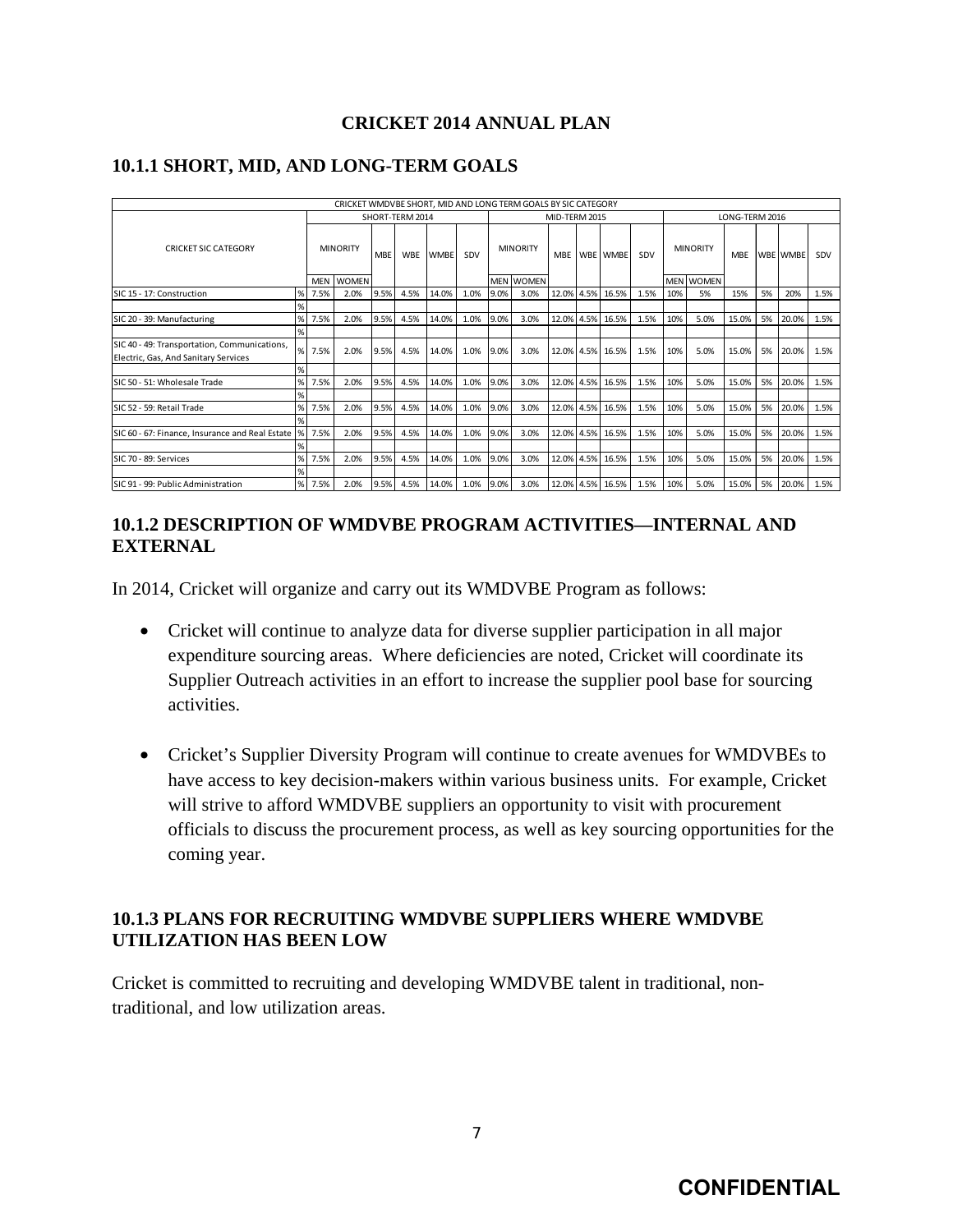#### **10.1.4 PLANS FOR RECRUITING WMDVBE SUPPLIERS IN ANY "EXCLUDED CATEGORY"**

Cricket does not anticipate any excluded spend categories during 2014.

### **10.1.5 PLANS FOR PRIME CONTRACTORS AND GRANTEES OF WMDVBE SUBCONTRACTING**

In 2011, and carrying over into 2012 and 2013, Cricket has worked to implement a Tier II program with its supply base. This program includes a subcontracting plan (with percentage goals) and quarterly reports for the supplier to submit to Cricket. The program also has provisions for Good Faith Effort reporting and action plan implementations where suppliers are noncompliant in meeting their goals.

Cricket will continue these efforts in 2014. As many suppliers are not prepared to take on the responsibility of supplier diversity requirements, the Supplier Diversity Program Team assists the supplier where necessary in developing a program, understanding the reporting requirements, and referring suppliers. The goal is to promote Supplier Diversity with whomever Cricket is spending its dollars. Cricket will also coach its supply base as necessary on the benefits of a Supplier Diversity Program and the value it can bring to its organization.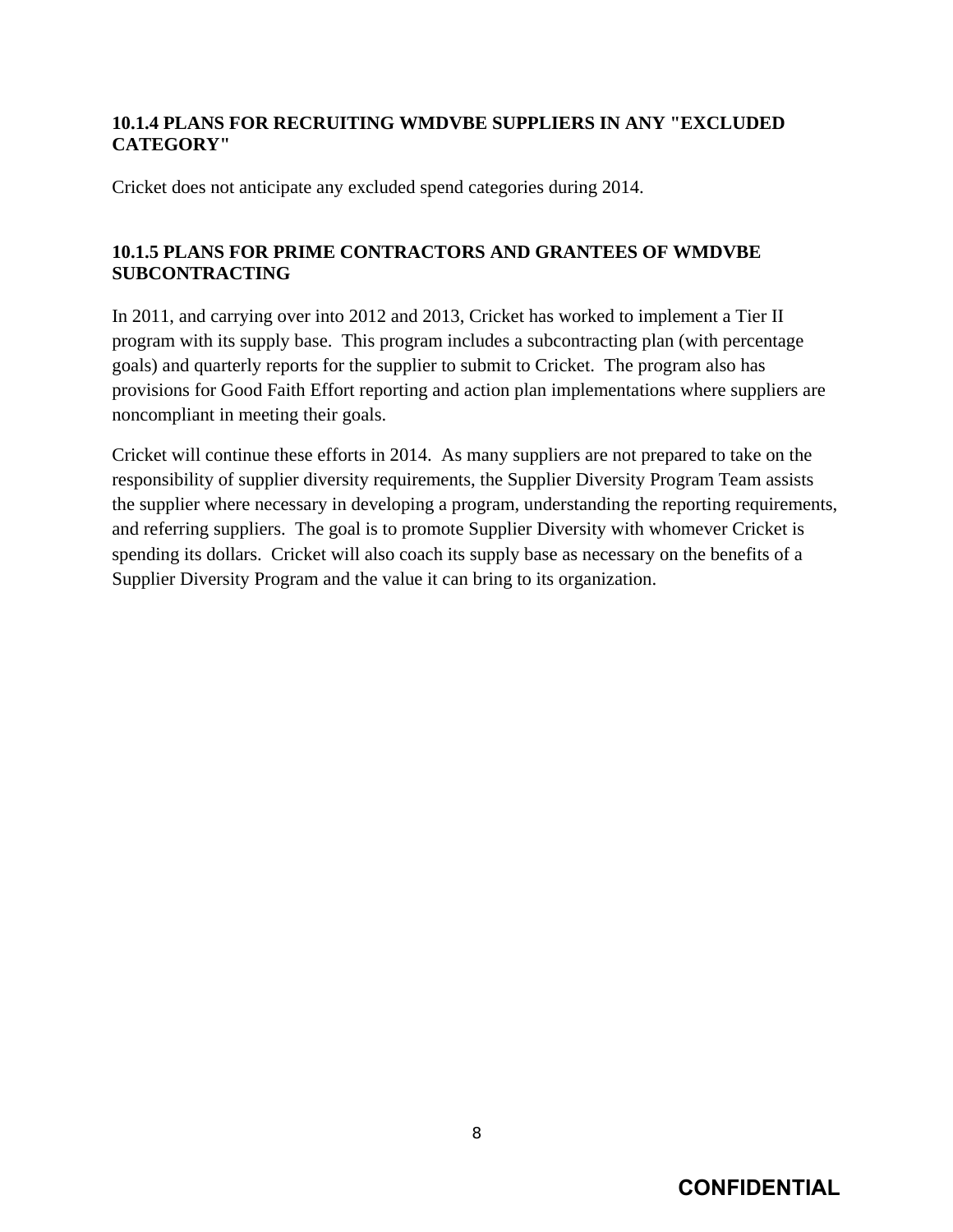## **CONFIDENTIAL INFORMATION SUBMITTED UNDER SEAL PURSUANT TO GENERAL ORDER 66-C AND PUBLIC UTILITIES CODE SECTION 583**

## Appendix A

#### 2013 Cricket Spend By Ethnicity (CA Only)

| <b>DIVERSITY CATEGORY</b>                                  | <b>SUB-CATEGORY</b>    | <b>TOTAL DOLLARS SPENT</b> | % OF SPEND | # OF COMPANIES |
|------------------------------------------------------------|------------------------|----------------------------|------------|----------------|
|                                                            |                        |                            |            |                |
| <b>MINORITY MEN</b>                                        | ASIAN-PACIFIC          | \$610,537                  | 0.51%      | 5              |
|                                                            | <b>BLACK</b>           | \$258,285                  | 0.22%      | 3              |
|                                                            | <b>HISPANIC</b>        | \$185,906                  | 0.16%      | 4              |
|                                                            | <b>NATIVE AMERICAN</b> | \$4,388                    | 0.00%      | 1              |
|                                                            | <b>OTHER</b>           | \$5,913,889                | 4.96%      | 3              |
|                                                            | TOTAL MINORITY MEN     | \$6,973,005                | 5.85%      | 16             |
| <b>MINORITY WOMEN</b>                                      | <b>ASIAN-PACIFIC</b>   | \$6,511,751                | 5.47%      | 5              |
|                                                            | <b>BLACK</b>           | \$3,285                    | 0.00%      | 1              |
|                                                            | <b>HISPANIC</b>        | \$53,210                   | 0.04%      | $\overline{2}$ |
|                                                            | <b>NATIVE AMERICAN</b> | \$0                        | 0.00%      | 0              |
|                                                            | <b>OTHER</b>           | \$28,472                   | 0.02%      | 2              |
|                                                            | TOTAL MINORITY WOMEN   | \$6,596,718                | 5.54%      | 10             |
| TOTAL MINORITY BUSINESS ENTERPRISE                         |                        | \$13,569,723               | 11.39%     | 26             |
| <b>WOMEN BUSINESS ENTERPRISE (WBE)</b>                     |                        | \$2,067,339                | 1.74%      | 30             |
| <b>ISUB-TOTAL WOMEN &amp; MINORITY BUSINESS ENTERPRISE</b> |                        | \$15,637,062               | 13.12%     | 56             |
| SERVICE DISABLED VETERN BUSINESS ENTERPRISE (DVBE)         |                        | \$0                        | 0.00%      | $\mathbf 0$    |
| <b>TOTAL WMDVBE</b>                                        |                        | \$15,637,062               | 13.12%     | 56             |
| NON-WMDVBE                                                 |                        | \$103,504,287              | 86.88%     | 541            |
| <b>TOTAL PROCUREMENT</b>                                   |                        | \$119,141,349              | 100.00%    | 597            |

*Note*: Appendices A and B, below, reflect that Cricket has been successful in exceeding its 2013 California spend goal by 1.1%, bringing Cricket's total diverse spend to 13.1% for 2013. (Spend goal for 2013 was 12%).